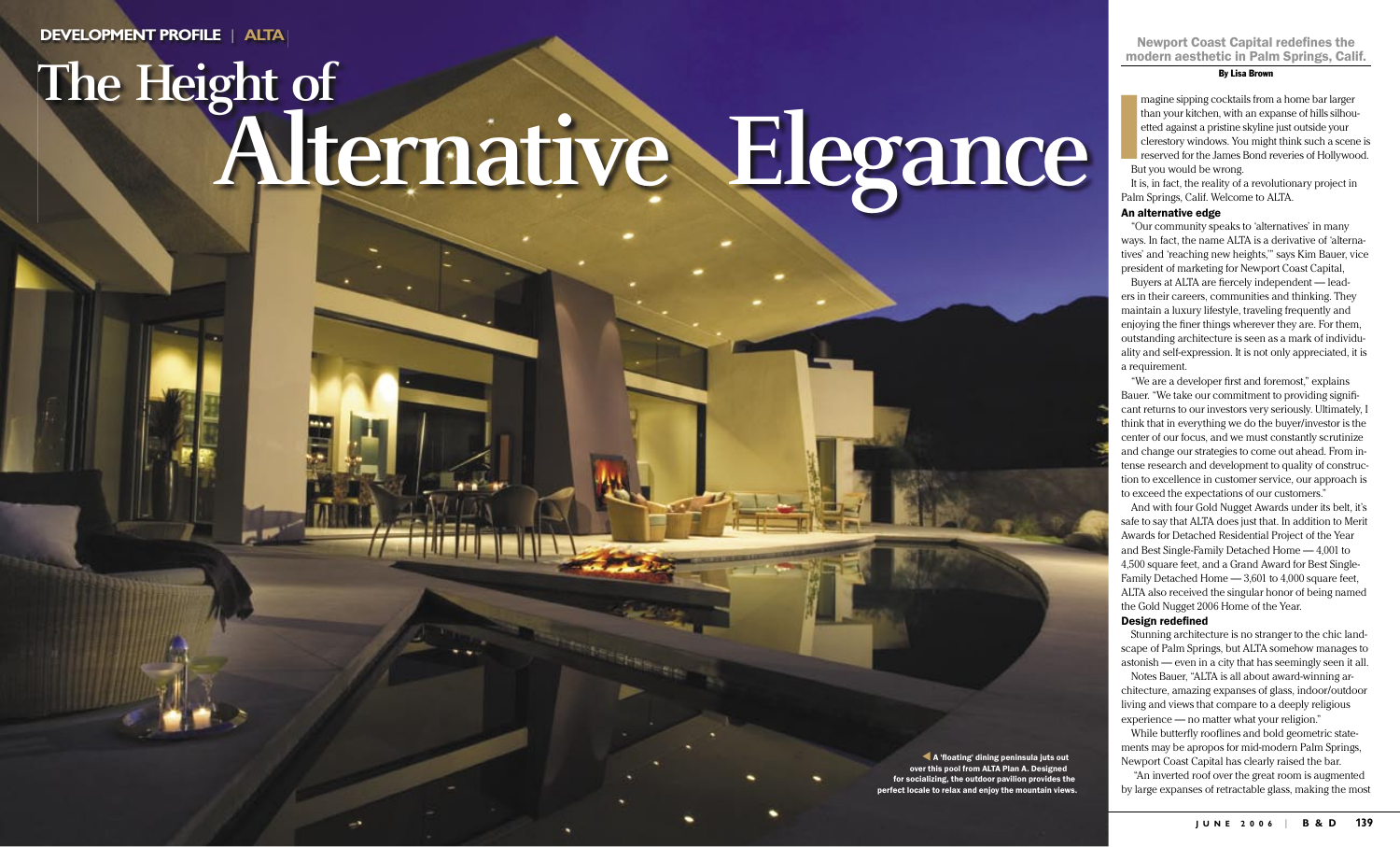

of the amazing mountain views," Bauer says. "Built for socializing, the indoor living area spills onto the outdoor pavilion, complete with a 'floating' dining peninsula that juts out over the pool. Its interplay of stone cladding and smooth, finished volumes punctuated by deep openings is a work of art."

# Taking versatility to extremes

Each "base floor plan" at ALTA is three bedrooms and three-and-one-half baths. However, through a series of approximately 30 clever structural additions — including a guesthouse, extra garage spaces, a gym, a media room or home office, a butler's pantry, a pool cabana, water features and more — that have been pre-designed, engineered and approved by the City, the plans can be easily expanded to six bedrooms and four garage spaces.

The bold lines and geometric formations of ALTA Plan B's living room astutely complement the arid landscape in which the project is nestled like an artful oasis.



The stark lines of ALTA Plan B's master bath are elegantly accented by the tub and faucetry's curvature. A night view of ALTA Plan C's remarkable front facade.



"With this program, we can offer our homebuyers a custom home experience without the custom home headache, saving them substantial time and energy," Bauer says.

# Reaping the benefits of research

"I could write a book about learning curves," Bauer says. "This project required that everyone working on the assignment step way outside his or her 'comfort zone' and approach things in an entirely new and different way. Not everyone was up for that challenge so we were constantly looking for folks who hold themselves to very high standards and thrive on a little bit of risk. Maintaining a strong, unfaltering vision for the outcome of the project was the glue that held it all together and became a career challenge in itself. And in the end, not compromising is one of the things of which we are most proud."